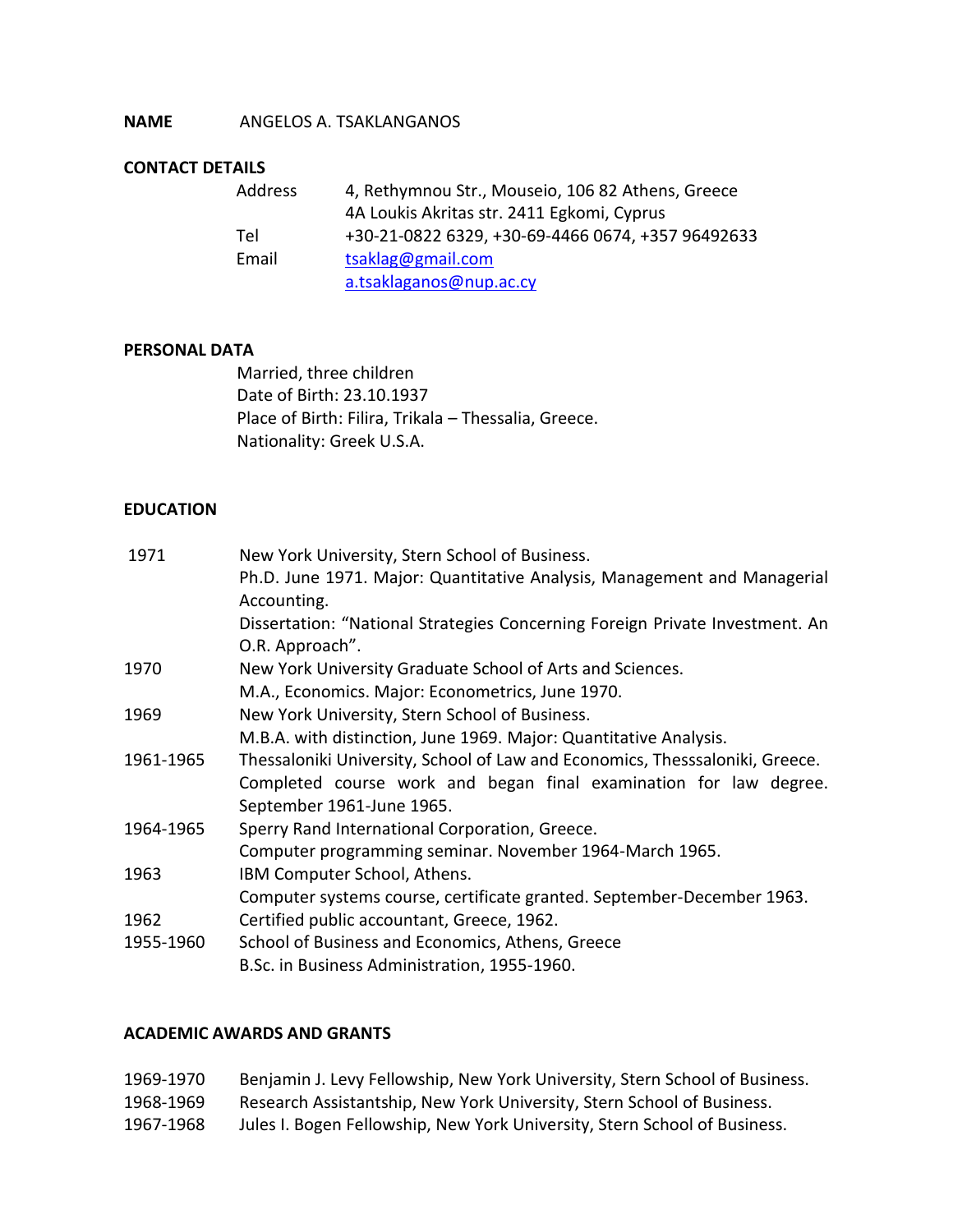- 1965-1967 Marcus Nadler Fellowship, New York University, Stern School of Business. 1970 Economics in Action Fellowship, Case Western Reserve University. Republic Steel Corporation, certificate. June-July 1970. 1971-1972 Research grant, Rutgers University.
- 1976-1977 Research grant, Temple University.

#### **MILITARY SERVICE**

1960-1962 Second Lieutenant, Greek Army. Served as military controller of Commercial Corps, April 1960 – April 1962.

## **ACADEMIC ACTIVITIES**

| 2002-Today | Professor of Accounting, University of Neapolis, School of Business, Cyprus.<br>Taught undergraduate and MBA Accounting Courses                                                           |
|------------|-------------------------------------------------------------------------------------------------------------------------------------------------------------------------------------------|
| 2008-2012  | Professor of Accounting, University of Nicosia, School of Business, Cyprus.<br>Taught undergraduate and MBA Accounting Courses                                                            |
| 1988-2002  | Professor of Accounting, University of Laverne, Athens Campus.<br>Taught B.A., and M.B.A. courses in Accounting and Finance.                                                              |
| 1984-1986  | Visiting Professor, Brooklyn College of the City University of New York.<br>Department of Business and Economics.                                                                         |
|            | Taught Graduate and Undergraduate Courses in Accounting and Operational<br>Research.                                                                                                      |
| 1984-1986  | Visiting Professor, New York University. Stern School of Business, Department<br>of Accounting.                                                                                           |
|            | Taught Managerial and Financial Accounting and Intermediate Accounting.                                                                                                                   |
| 1975-1979  | Associate Professor (tenured), Temple University, Department of Accounting,<br>Philadelphia, PA.                                                                                          |
|            | Taught 15 intermediate and advanced courses in Accounting (Also in<br>planning, budgeting and cost control, June 1975-December 1979).                                                     |
| 1977       | Adjunct Associate Professor, Columbia University Graduate School of<br>Business Administration, Department of Accounting.<br>Taught financial planning and control. May - September 1977. |
| 1973-1976  | Assistant Professor, Baruch College, City University of New York, Department<br>of Management.                                                                                            |
|            | Taught Business Policy and Management, September 1973-June 1976.                                                                                                                          |
| 1967-1976  | Adjunct Instructor, Associate Professor and Professor, New York University,<br>Stern School of Business, Department of Quantitative Analysis.                                             |
| 1969-1973  | Lecturer & Asst Professor of Economics, Rutgers University, Department of<br>Economics.                                                                                                   |
|            | Taught Management and Accounting courses. September 1969-June 1973.                                                                                                                       |
|            |                                                                                                                                                                                           |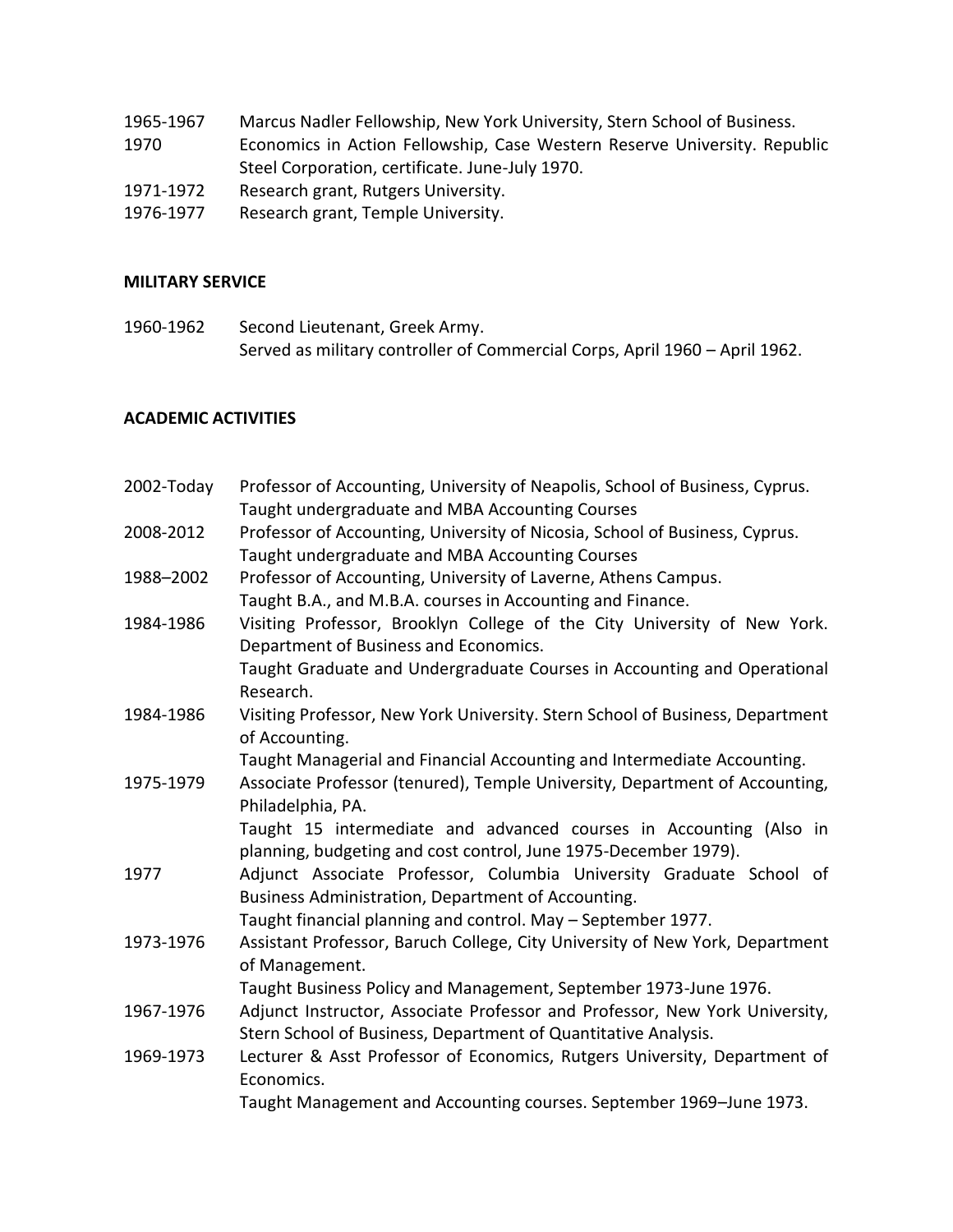1972 Adjunct Associate Professor, St. John's University College of Business Administration.

Taught Operations Research. January – June 1972.

1969-1971 Instructor, Marymount College, Department of Economics, January 1969 – June 1971.

## **PROFESSIONAL ACTIVITIES**

- 2003-today Board Member, i-Cube Incubators S.A.
- 2003-today Board Member, Michaniki Construction S.A.
- 1992-today Vice–President, Euroinvest S.A. Holding Co.
- 1986-today Chairman of Board (1990 to today), Senior Consultant (1986-1990), Interaction S.A. Business Consultants.
- 1992-2003 Auditor, Central Bank of Greece.
- 2000-2002 Chairman of the Board, Gold S.A. Investment Fund.
- 1979-2002 Consultant, Greek Management Association.
- Prepared and presented seminars for executives.
- 1992-1993 Consultant to the Hellenic Ministry of Finance.
- 1995-1997 Chairman of the Board, DIAS, S.A. Investment Fund.
- 1993-1995 Board Member, DIAS, S.A. Investment Fund.
- 1991-1993 Board Member, Piraeus Investment Fund S.A.
- 1990-1991 Seminar presentations on Financial and Managerial Accounting, Midland Bank Athens, Greece.
- 1986 Seminar presentation on Financial Reporting, American Express International, New York.
- 1985-1986 Seminar presentation on Financial Reporting, First Boston Corporation, New York.
- 1982-1983 & Consultant, Hellenic Telecommunications Organisation (OTE). Prepared and 1990-2000 presented educational seminars for senior executives.
- 1980-1982 President, Hellenic Productivity Center of Northern Greece. Sponsored and presented seminars for executives on a range of business and financial topics. Duties included conducting seminars in marketing,
- management, budgeting, cost control and accounting. 1979-1986 Consultant, Hellenic Small and Medium Sized Organisation (EOMMEX).
- Prepared and presented seminars for executives.
- 1979-1982 Economic consultant and Head of the Department of Economic Analysis, Macedonia-Thrace Bank of Greece. Duties included evaluation of investment proposals and loan applications, research and writing of economic studies.
- 1972-1973 Consultant, Maidstone Group Inc, New York City.
- 1969-1971 Training consultant, Merrill Lynch Pierce Fenner & Smith Inc. Taught money market seminars for trainees.
- 1969-1970 Consultant, Dominick & Dominick. Taught seminars in special topics of economics for trainees, June 1969- February 1970.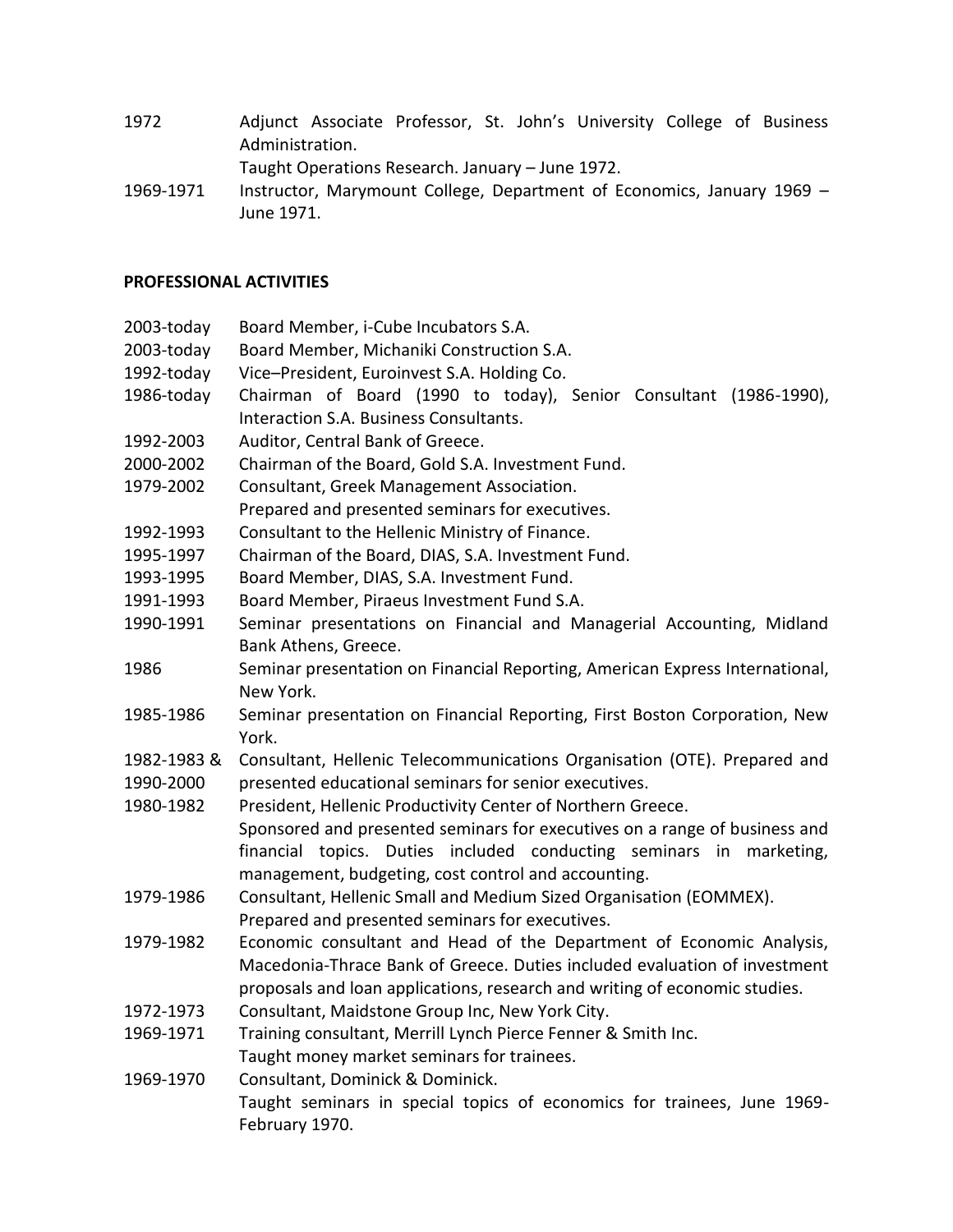- 1967-1968 Mobil Oil Corporation, North America Division, Department of Computer Applications, New York. Duties involved computer-based economic forecasting and analysis.
- 1962-1965 Head of Department of Planning and Statistics and Personal Assistant to the Chairman, Doxiades Associates, consultants on Development and Ekistics. May 1962-September 1965.

## **BOOKS AND ARTICLES PUBLISHED (IN GREEK)**

During my professorship at the University of Thessaloniki (1978-2004), I have published twenty textbooks in Greek, including four textbooks on Financial Accounting, three on Managerial Cost Accounting, four on Finance, two on Marketing, four on Management and three in Managerial Economics. During the same period, I have also published twenty articles in Greek professional journals covering a range of topics, including productivity and financial reporting.

#### **ARTICLES PUBLISHED (IN ENGLISH)**

Chrysovalantis Gaganis, Fotios Pasiouras, Angelos Tsaklanganos, "Taxation and Bank Efficiency: Cross-Country Evidence", **International Journal of Economics and Business** (forthcoming).

Anastasia G. Maggina, Angelos Tsaklanganos (2012), "Predicting the Corporate Social Responsibility of Listed Companies in Greece using Market Variables", **The Journal of Applied Business Research**, Vol. 28, No. 4, pp. 1-12, July – August 2012.

Anastasia Maggina, Angelos Tsaklanganos (2012), "Asset Growth and Firms Performance, Evidence from Greece", **International Journal of Business and Finance Research**, Vol. 6, No. 2, pp. 113-124.

Anastasia Maggina, Angelos Tsaklanganos (2011), "Market Reaction to IAS.IFRS, Evidence from the Athens Stock Exchange", **International Journal of Accounting and Financial Reporting**, Vol. 1, No. 1, pp. 1-17.

Tsaklanganos A., Pasiouras F. and Kosmidou K., "Domestic and Multinational determinants of foreign banks' pfofits: The Case of Greek Banks Operating Abroad", **Journal of Multinational Financial Management**, Vol. 17, (2007): 1-15.

Tsaklanganos A., Pasiouras F. and Kosmidou K., "Factors Influencing the Profits and Size of Greek Banks Operating Abroad: A Polled Time-Series Study", **Applied Financial Economics**, Vol. 15, No. 10, (2005): 731-738.

"Inflationary Expectations and Stock-Bond Yield Differentials", **Business Economics Journal**,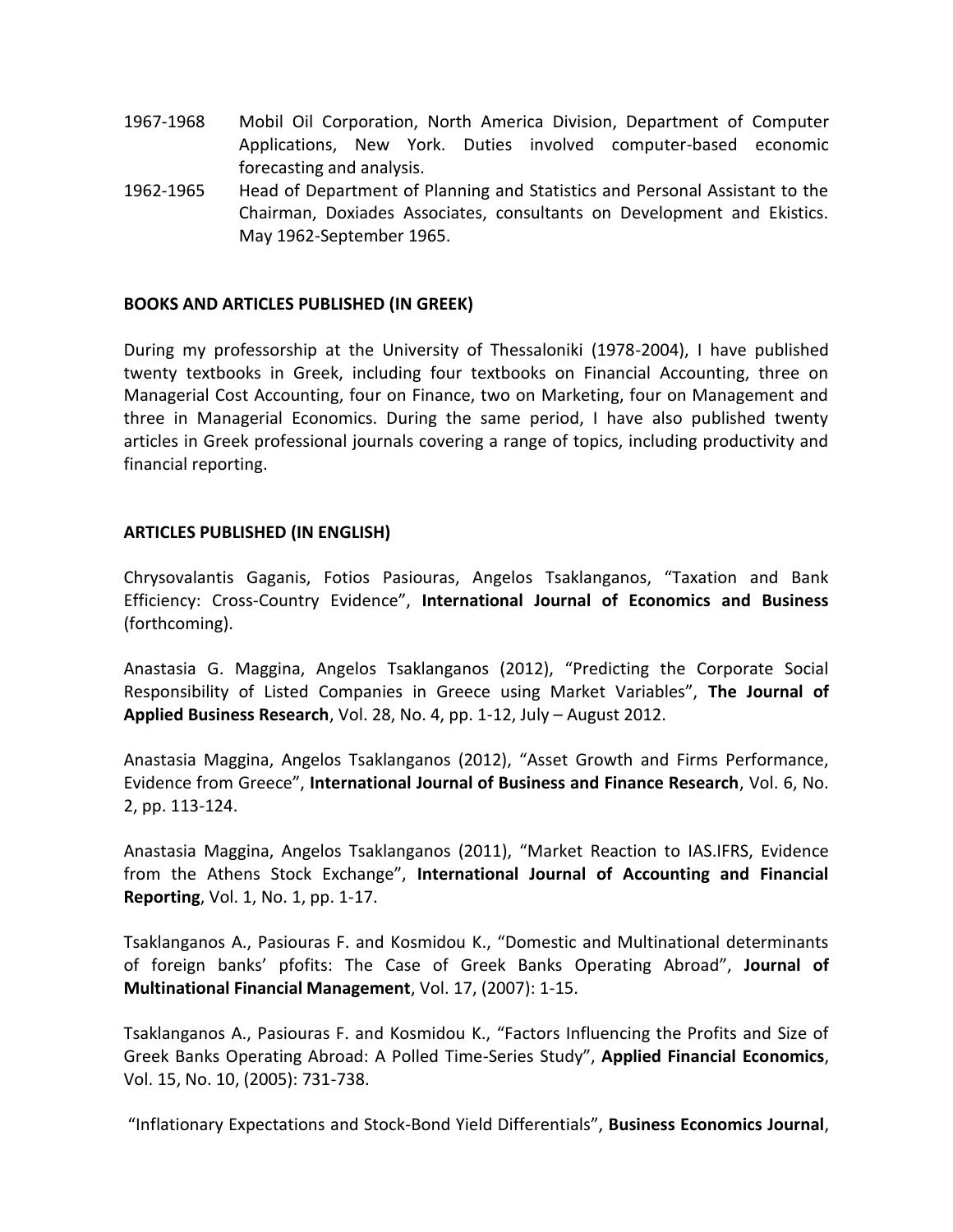January 1980, pp. 61-66 (Co-author with Ch. E. Chen).

Chris Carvounis, The Debt Dilemma of Developing Nations: Issues and Cases, Quorum Books, Westport, Connecticut. Review published in the **Journal of Finance**, October 1984.

"Sense and Nonsense in Finance Reporting by Non-Profit Organizations, **MSU Business Topics**, Winter, 1979, pp. 25-33.

"Data General Corporation", a case study published in the book **Decision Making in Administration**: **Text, Critical Incidents and Cases**, by James Gatza, J. Milutinocich and Glenn Bosemen, W.B. Saunders Company, 1979.

"Communication, Panacea or Pain in the Neck", **Journal of Accountancy** (Eng.) November, 1978, Vol. 89, No. 1023, pp. 146-148.

"Peers, Persuasion and Horizontal Management, **Management Accounting** August, 1978, Vol. LX, No. 2, pp. 33-37.

"Communication. A Managerial Myth", **Management Accounting** (Eng.), July-August, 1978, Vol. 56, No.7, pp. 295-297.

"The Myth of Leisure", **Wall Street Review of Books**, March 1977, Vol. 5, No 1. "Are Accountants Becoming Successful Generalist Managers?" **National Public Accountant Journal**, January 1977, Vol. 22, No.1, pp. 23-31.

"Hybrid Optimization Technique for the Solid Waste Collection and Disposal Problem" **SPOUDAI** Vol. KO, No 2, 1979, pp. 246-262.

"Management of Time" **Notes and Quotes**, No. 385, July, 1975. (Reprint in Condensed form in "The Management of Time. A New Responsibility of Executives" article.

Delegate for Greater Efficiency", **Supervisors Bulletin for Line and Staff**, No. 404, 11, 1-3, August, 1972.

Of Charts and Uncharted Waters, **Executive Digest,** August 1973.

"Change at the Source of Change - Redefining Corporate Objectives", **Business and Public Affairs Journal**, Fall, 1976, Vol. 3, No. 1, pp. 33-40.

"Contracting with Common Sense", **Data Systems**, co-authored with J. Milutinovich, April 1976, pp. 24-28.

"National Policies toward Foreign Private Investment", co-authored with A.E.Rao, in **Policy Sciences: Methodologies and Cases**, by Arie V. Lewin and Melvin F. Shakun, Pergamon Press, New York, 1976.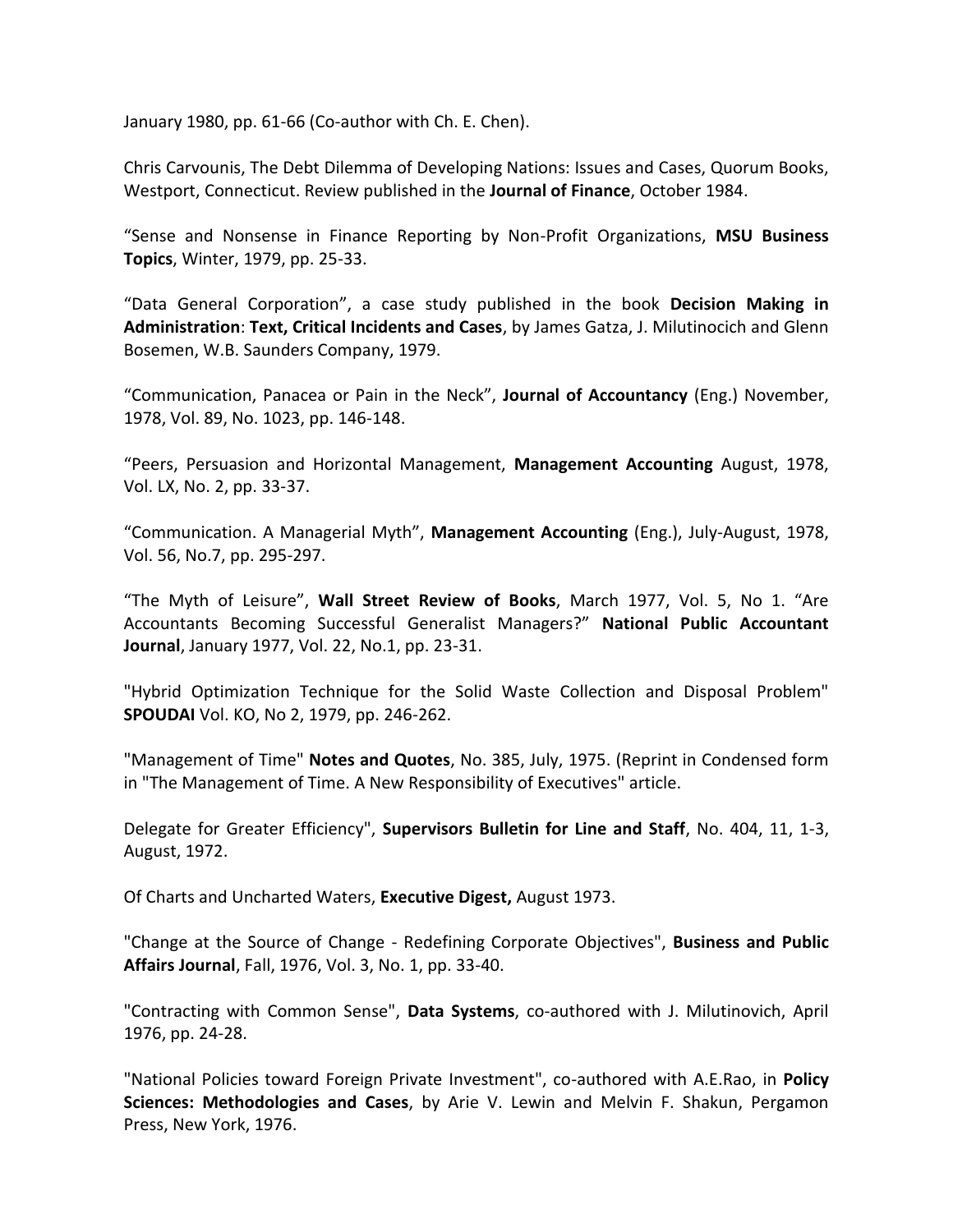"The Impact of Perceived Community Prosperity on Job Satisfaction of Black and White Workers', co-authored with J. Milutinovich, **Academy of Management Journal,** March 1976, Vol. 19, No. 2, pp. 49-65.

"The Evaluation of Consumerism", **Arkansas Business and Economic Review,** Spring 1976, Vol. 9, No. 1, pp. 9-13.

"How will the Computer Affect Your Company? **Data Systems**, co-authored with J. Milutinovich, December - January 1976, pp.15-18.

"The Impact of the Computer on Organization Structure: Some Notes From the Past and a Look into the Future", co-authored with J. Milutinovich, **Diebold Data Exchange**, November - December 1975, pp. 4-12.

"Making Better Use of Committees", **Management Review**, June 1975, Vol. 64, No. 6, pp. 49- 51.

"The Committee in Business: Asset or Liability", **Personnel Journal,** February 1975, Vol. 54, No. 2, pp. 90-92. Also published in the book of Readings in Interpersonal and Organizations al Communications, edited by Richard C. Huseman, Carl M. Logne and Dwight Freshly pp. 475-480, Holbrook Press, Inc. Boston, 1977.

"Social Problems and Corporate Concern: The Expanded Scope of Responsibility", **Akron Business and Economic Review**, Winter, 1974, Vol. 5, No. 4, pp. 10-15.

"Is the Committee a Corporate Albatross? **Canadian Business**, February 1974, pp. 49-55. "Informal Organization. A Managerial Myth Revisited**", Marquette Business Review,** Winter 1973, Vol. XVII, No. 4, pp. 363-372.

"Organization Chart, a Managerial Myth", **Advanced Management Journal**, April 1973, Vol. 38, No. 2, pp. 53-57.

"Committees in Academia", **College and University Journal**. January 1973, Vol. 12, No. 1, pp. 26-28.

Is Joint Advertising for You? **Business Review**, Winter 1972, Vol. 12, No. 4, pp. 17-24.

Information Technology: New Frontier for Business Executives**, Business Review**, Winter 1971, Vol. 11, No. 4, pp. 16-24.

Management of Time. A New Responsibility for Executives**. Journal of Business,** Seton Hall University, May 1971, Vol. 9, No. 2, pp. 13-19.

The Impact of the Computer Upon Organizational Structure, monograph published by the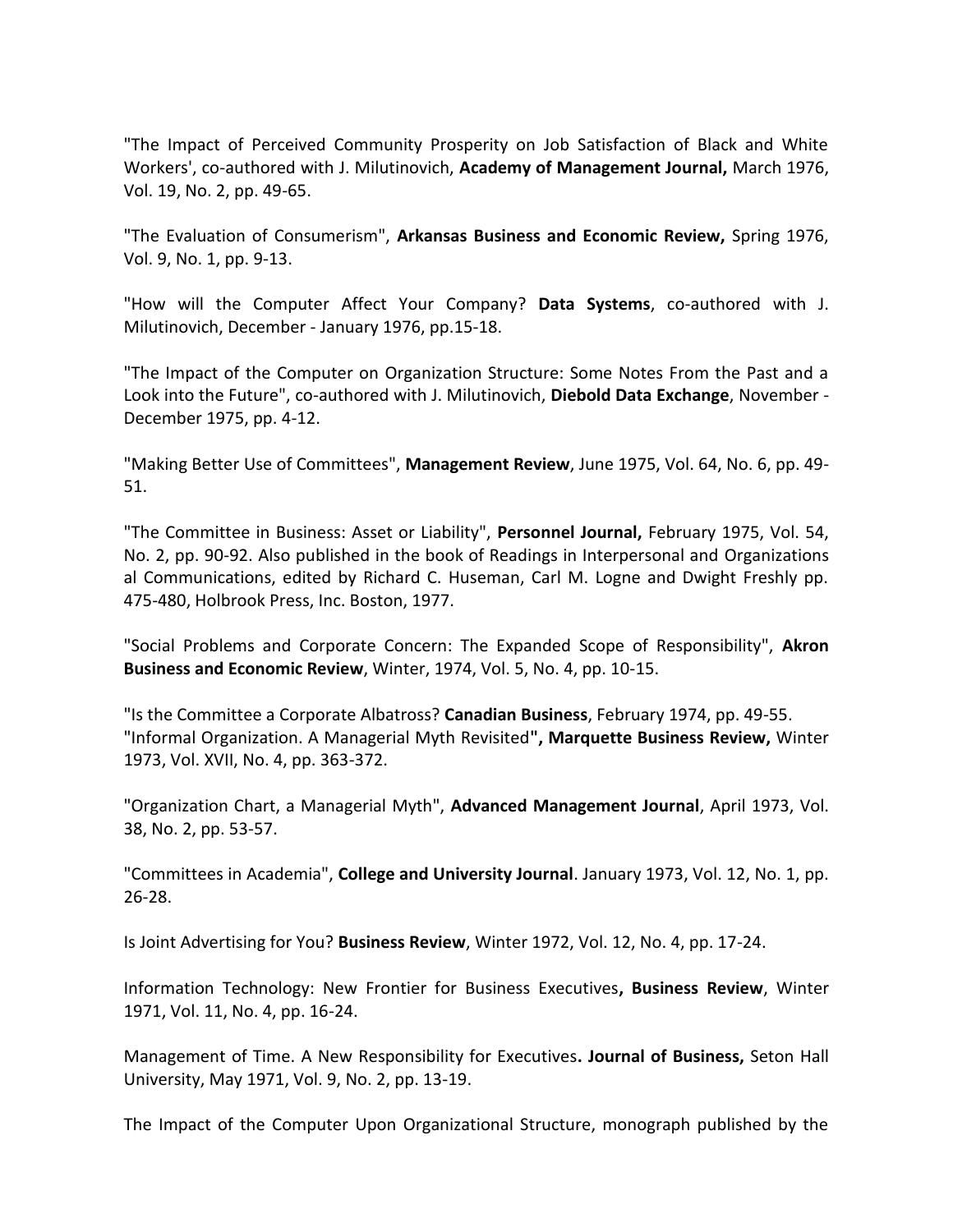**Management Education Department of Rutgers University**, co- authored with J. Disler, April 1974, 67 pages.

A Greek Bond Issue in the United States: An Overview of the Potential Market, **Greek World,** August - September 1978, Vol. 3, No. 8-9, pp. 16-17.

"Greece Bounces Back**", Christian Science Monitor**, August 23, 1977, p. 27.

"Growing Economic Health in a Troubled Island", **Greek World**, January-February 1977, Vol. 2, No. 1, pp. 24-25.

"Common Cause - Greece in the Common Market, **Greek World**, March-April 1976, Vol. 1, No. 2, pp. 31-33.

The Great Executive Dream: The first Myth of Management is that the exists" by Robert Hellor, Delacorde Press, p. 294, Review published in **the Wall Street Reviver of Books**, vol. 1, pp. 117-120, March 1973.

"Confessions of a corporate Headhunter", Allan Cox, Trident Press, New York, 1973, p. 189, Review published in the **Wall Street Review of Books,** vol. 2, pp. 106-110, June 1974.

"Recent Developments in the Theory of Human Resource Accounting" **CA Magazine, Chartered Accountants**, Vol. 113, No 5, May 1980, pp. 44-48.

"Leadership: Demythologizing Some Concepts" published the **Scientific Volume** No. 8 of the University of Macedonia, 1988.

"Leasing vs Buying", published in the **Scientific Volume** in honor of Prof. A. Damaskinides, Aristotle University, 1990.

## **PUBLICATIONS IN CONFERENCE PROCEEDINGS**

Thomas Anastasiou, Angleos Tsaklanganons (2012), "An Enquiry into the Lease vs. Borrow Decisions of Firms", International Journal of Arts and Sciences (IJAS) Conference, Florence, Italy, June 19-22, 2012.

Anastasia Maggina, Angelos Tsaklanganos (2011), "Corporate Social Responsibility: Prediction with Market Variance", presented at the  $34<sup>th</sup>$  annual congress of the "European Accounting Association (EAA), in Rome, Italy, April 19-22.

Anastasia Maggina, Angelos Tsaklanganos (2010), "Predicting Audi Opinions: Evidence from the Athens Stock Exchange", presented at the  $33<sup>rd</sup>$  Annual Congress of the European Accounting Association (EAA), in Istanbul, Turkey, May 18-21, 2010.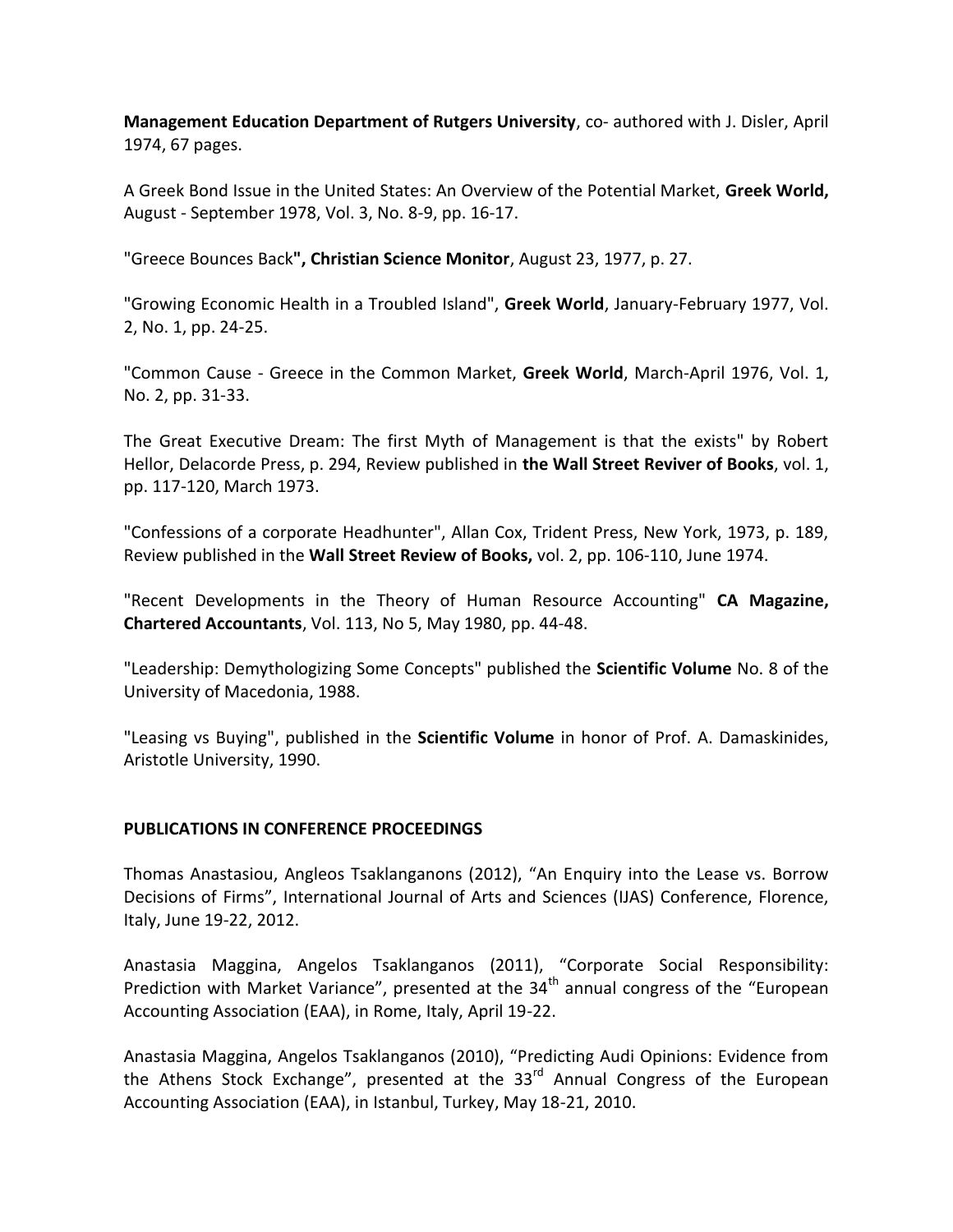George M. Korres, Emmanuel V. Marmaras, Angelos Tsaklanganos, George Tsobanoglou (2010), "Innovation Geography and Regional Growth in the European Asian Economics, Finance & Accounting and Econometric Association, Beijing, Sept. 7-11, 2010.

Thomas Anastasiou, Angelos Tsaklanganos (2010), "Tax Incentives and Capital Cost Differentials: The Case of Greece", presented at the  $9<sup>th</sup>$  Annual Conference of the Hellenic Finance and Accounting Association at TEU (TEPAK), Limassol, Cyprus, December 18<sup>th</sup>.

Anastasia Maggina, Angelos Tsaklanganos (2009), "Corporate Social Responsibility: Evidence from the Athens Stock Exchange", presented at the  $2<sup>nd</sup>$  Annual Euromed Conference of the Euromed Academy of Business, in Italy, October 26-28, and published in the proceedings of the conference, pp. 1062-1074.

"Cost Allocation in Joint Advertising", co - author with Andre Dimitriadis, published in the proceedings of the 1973 Meeting of the **Northeast American Institute of Decision Sciences,** University of Rhode Island, April 13-14, 1973.

"A Financial Stochastic Model for Minimizing Replacement Cost of Equipment Subject to Sudden Failure", published in the proceedings of the 1975 **Second National Conference of the Australian Society of Operations Research**, Sydney, August, 1975. Co - author with J. Milutinovich and Ralph DiPietro.

"The Impact of Computers on Organizations: A Review - Appraisal and Future Outlook", published in the proceedings of the 1976. Southeastern **American Institute of Decisions Sciences,** Conference in Atlanta, Ga., February 24-27, 1976. Co-author with J. Milutinovich.

"The Greek Economy and Its Present Outlook", published in the book: **Greece: Today and Tomorrow, KRIKOS** Inc., 1979.

"Attracting Foreign Private Investment", **Greece: Today and Tomorrow, KRIKOS Inc., 1979.**

## **PAPERS PRESENTED TO CONVENTIONS**

Chairman of two sessions, Multinational Finance Society Conference, Philadelphia, USA, 2000.

Chairman of two sessions, Multinational Finance Society Conference, Toronto, Canada, 1999.

Co-chair, Multinational Finance Society Conference, Thessaloniki, Greece, 1997. "Human Resource Accounting Evaluation, a Review and a New Approach", Presented at the XXIV International Meeting of the Institute of Management Sciences, Hawaii, June 1979.

"What Communications Cannot Do". Presented at the Conference of KRIKOS Inc., a professional resources organization for Greece, New York, October 14-15, 1978.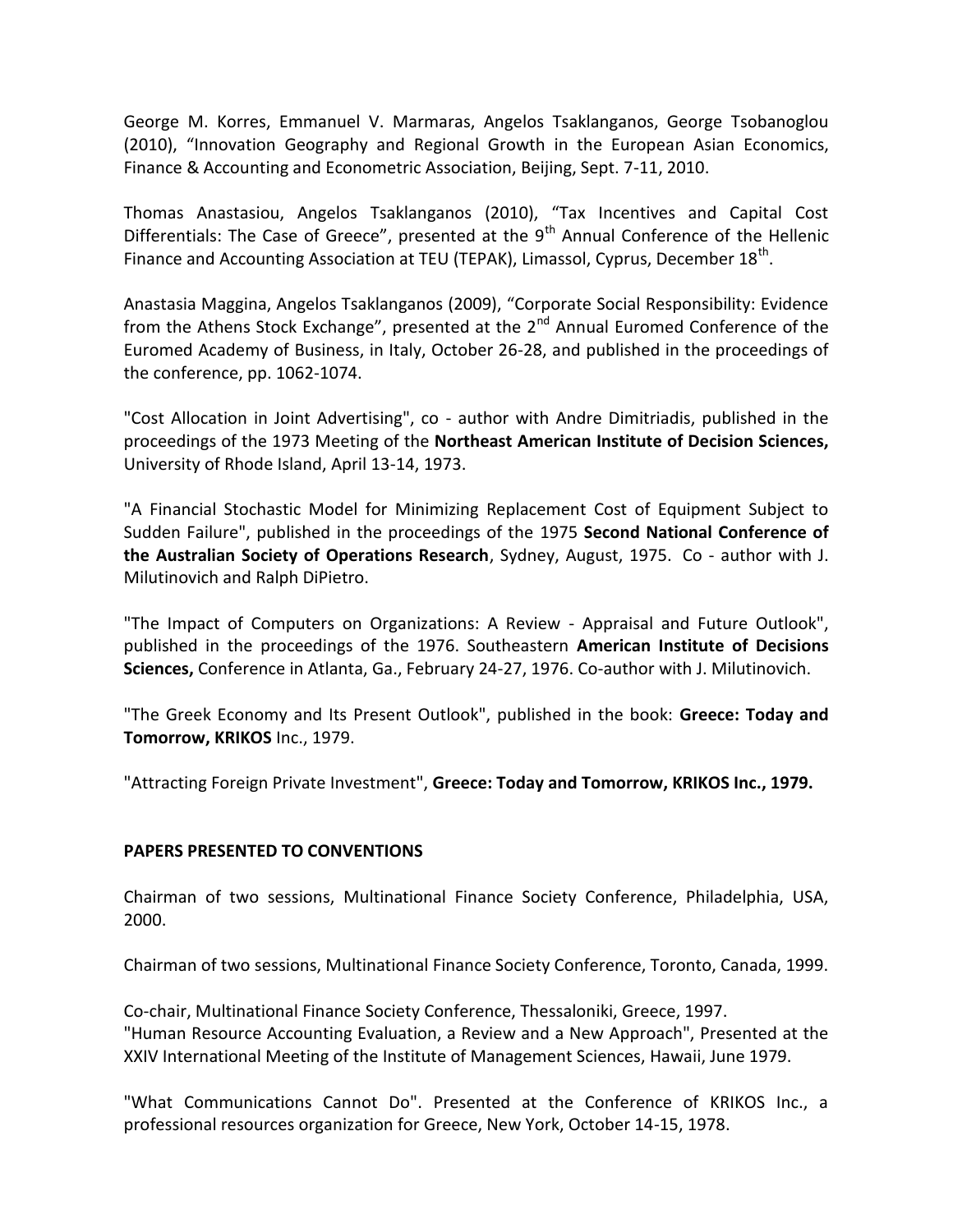"Attracting Foreign Private Investment", Presented at the Conference of KRIKOS Inc., Philadelphia, PA., October 7-9, 1977.

"The Greek Economy and its Present Outlook". Presented at the Conference of KRIKOS Inc., a professional resources organization for Greece, New York, October 14-15, 1978.

"Leadership: Demythologizing Some Concepts". Presented at the XXIII International Meeting of the Institute of Management Sciences, Athens, Greece, July 25-27, 1977.

"The Greek Economy and its Present Outlook". Presented at the Conference of KRIKOS Inc., Atlantic City, N. J., October 8-10, 1976.

"The Impact of the Computer on Organizations: A Review, Appraisal and Future Outlook". Presented at the sixth Annual Southeastern American Institute of Decision Sciences, Atlanta, GA., February 24-27, 1976. Co-author with J. Milutinovich.

"A Financial Stochastic Model for Minimizing Replacement Costs of Equipment Subject to Sudden Failure". Presented at the Second National Conference of Australian Operations Research, Sydney, August, 1975. Co-author with J. Milutinovich and Ralph DiPietro.

"Criteria and Functions of Cost Allocation in Joint Advertising". Presented at the XII International Meeting of the Institute of Management Sciences, Kyoto, Japan, July 1975.

"Goal Programming Approach to Determine Alternative National Policies and Strategies in Government Planning for Developing Countries". Presented at the XX International Meeting of the Institute of Management Sciences, Tel Aviv, Israel, June 1973.

"Cost Allocation in Joint Advertising". Presented at the 1972 Northeast American Institute of Decision Sciences meeting, University of Rhode Island, April 13-14, 1973. Co-author with Andre Dimitriadis.

"Past, Present and Future Impact of the Computer on the Organizational Structure of Corporations". Presented at the Joint National Meeting of the Operations Research Society of America, the Institute of Management Sciences, Systems Engineering Group of the American Institute of Industrial Engineers, in Atlantic City, N. J., November 8 -10, 1972. Co author with J. Disler.

"Hybrid Optimization Technique for Solid Waste Collection and Disposal Problems". Presented at the Joint National Meeting of the Operations Research Society of America, the Institute of Management Sciences, and Systems Engineering Group of the American Institute of Industrial Engineers, Atlantic City, N.J., November 8-10, 1972. Co-author with M. Clayton.

"National Strategies Concerning Foreign Private Investment: An Operation Research Approach". Presented at the XVIII International Meeting of the Institute of Management